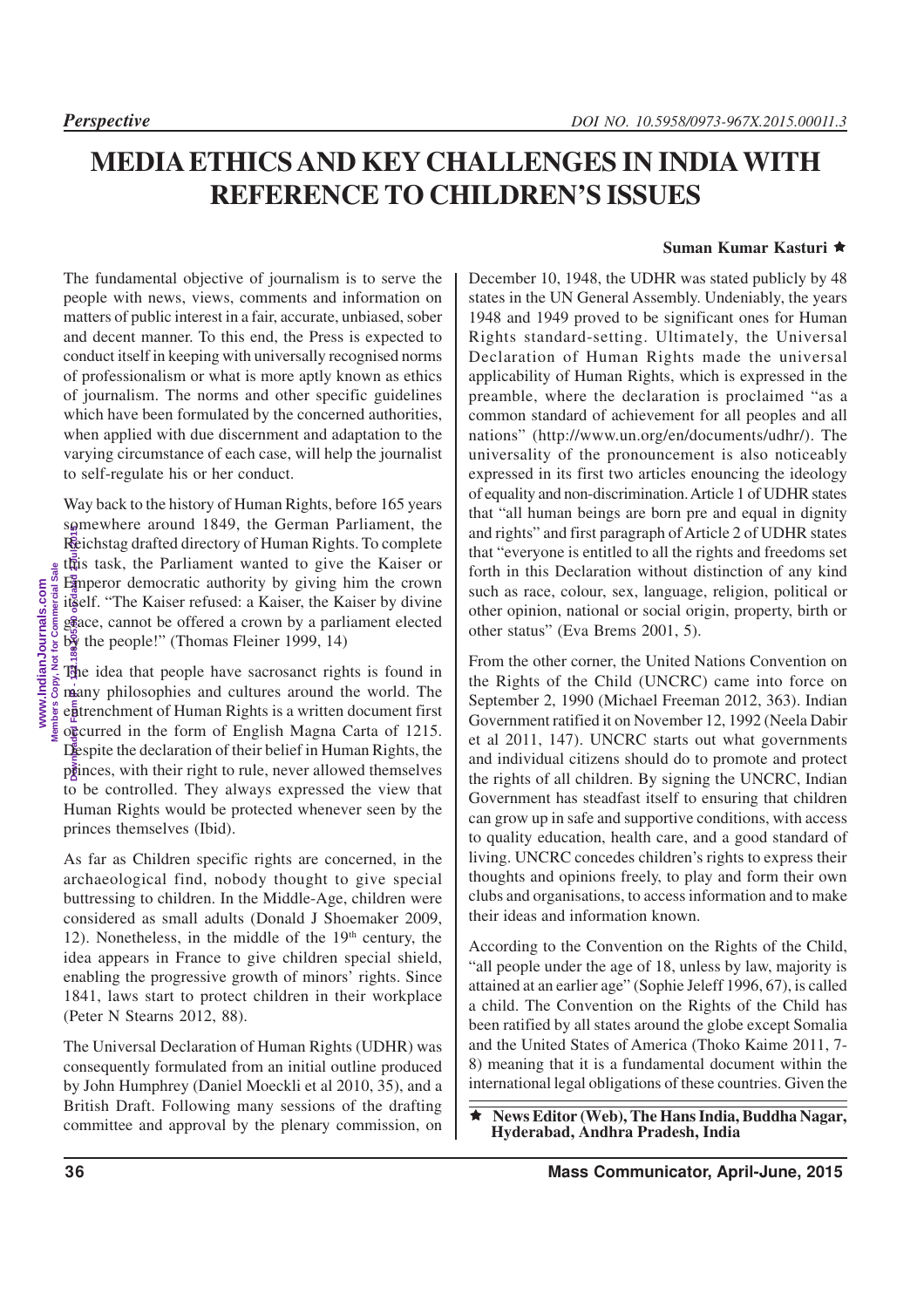CRC's focus on both international prescriptions as well as respect for the local cultural values of India, there is a need for proper conceptual framework for elaborating children's rights within local cultural contexts. This chapter will attempt to elucidate such a framework on children's rights.

Further, human rights in general and children's rights in particular are going ground within the guarantees of Indian constitution and legalisation in the world. Children everywhere suffer a lot from deleterious cultural practices and notions which enjoy more legitimacy than norms of international children's rights. At this juncture, there is a need for the mass media to take up this issue seriously and should campaign for the better practicing of the children's rights so that the very purpose of guaranteeing of such rights would be meted out.

#### **Ethics of Journalism and contemporary journalistic practices**

**Downloaded From IP - 122.180.105.90 on dated 2-Jul-2015 Every journo who gets formally trained in the mass media**  $\frac{1}{2}$ studies is familiar with the ethics of journalism but seldom have we found the formally trained media personnel, who  $\frac{a}{5}$ know all the rules and regulations pertaining to the area of  $\frac{a}{b}$ their coverage, apart from knowledge on the ethics of the profession of journalism. As part of the academic curriculum, ethics of journalism turns to be one of the  $\frac{\partial u}{\partial t}$  important topics. In fact - something becomes imperative  $\frac{1}{2}$ in academic curriculum - only because of the significance  $\frac{1}{2}$ it is coupled with. But, when it comes to the actual practice, hardly any journo in general or the media organisations as  $\frac{2}{5}a$  whole are practising ethics of journalism. Practicing  $\frac{5}{2}$ ethical journalism isn't just a state of mind or a commitment a journo sign in the fall when he joins the media. It's the hard work - every instant.

Often there exists a conflict between fairness and accuracy, while reporting the children's issues. Fairness is possibly harder to achieve than accuracy. The experience can be a sturdy teacher to address this crucial factor.

As far as contemporary media is concerned, yellow journalism or the yellow press is in vogue. Techniques varying from exaggeration of news events, scandalmongering, or sensationalism are the main ingredients of such journalistic practices.

Also sensationalism is a type of editorial bias in mass media in which events and topics in news stories and pieces are over-hyped to increase readership numbers. Sensationalism may include reporting on commonly trivial matters and events that don't influence overall society and biased presentations of remarkable topics in a trifling or lurid manner. Deliberated obtuse, appealing to emotions, being controversial, intentionally omitting facts and information, being loud and biased and acting to obtain attention are the few techniques involved in sensationalism (Ibid).

Inconsequential information and events are sometimes misrepresented and exaggerated as important or considerable, and often includes stories about the actions of individuals and small groups of people, the content of which is often insignificant and irrelevant relative to the major commonplace events that take place worldwide. Additionally, the content and subject matter typically doesn't affect the lives of the masses and doesn't affect the society - and rather is telecasted and printed to attract viewers and readers. The publication of articles should not be primarily aimed at getting prizes and awards (Ibid).

## **Children, News Coverage and Challenges in Indian Perspective**

Given the huge numbers and formats in media, postglobalisation, opportunities to raise issues and encourage interactivity have grown at a never-before rate. But even as children appear more and more in news coverage, their voice finds little or no representation. News reporting that ignores child rights often further exacerbates the injustice towards them.

However, in general, UNCRC sees the role of the mass media as a positive one in the development of the child. Under Article 17: States Parties recognise the important function performed by the mass media and shall ensure that the child has access to information and material from a diversity of national and international sources, especially those aimed at the promotion of his or her social, spiritual and moral well-being and physical and mental health. States shall undertake to: (http://www.ohchr.org/en/ professionalinterest/pages/crc.aspx)

- Encourage the mass media to disseminate information and material of social and cultural benefit to the child;
- Encourage international cooperation in the production, exchange and dissemination of information and material from a diversity of cultural, national and international sources;
- Encourage the production and dissemination of children's books;
- Encourage the mass media to pay attention to the language needs of the child who belongs to a minority group;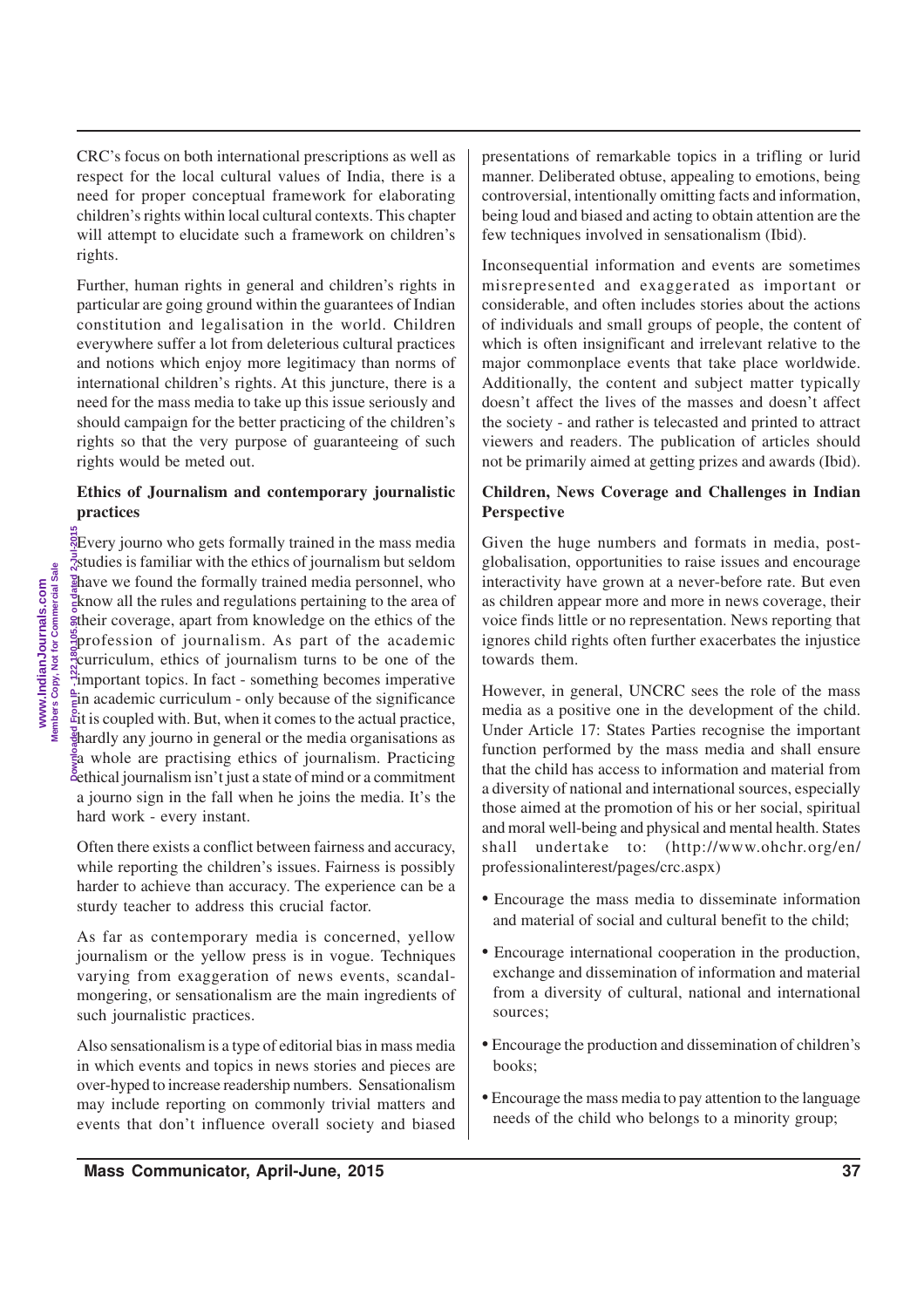• Encourage the development of guidelines for protecting children from material 'injurious to his or her well-being', bearing in mind Articles 13 (Freedom of Expression) and 18 (Parental Responsibility).

Also, UNCRC encourage States to protect children from exploitation or sexual abuse. Under Article 19: States Parties shall take all appropriate legislative, administrative, social and educational measures to protect the child from all forms of physical or mental violence, injury or abuse, neglect or negligent treatment, maltreatment or exploitation, including sexual abuse, while in the care of parents, legal guardians or any other person who has the care of the child.

Furthermore, Article 34 says that States must protect a child from all forms of sexual exploitation and abuse, and specifically the exploitative use of children in pornographic performances and materials (Ibid).

Downloaded From IP G122.1800.0550 or depa 第1150015 Ensuring sensitivity on child-related stories is a must for all journalists. However, such practices are hardly seen in contemporary Indian Media. It is mostly because of - the  $\frac{9}{8}$ lack of awareness of the knowledge about the children's rights as well as the lack of awareness of the guidelines imposed on the media personnel to cover all such issues that sensitivity gets grounded. There is an essential need for every media personnel dealing with children's issues to be aware of the guidelines framed by the International Federation of Journalists (IFJ) at this juncture.

Indubitably, the above facts reveal that so many national and international policies and the constitutional guarantees agned at the protection of the children's rights have been just confined to policy files & books - and simply gathering. Children are accorded a low priority in national policy and governance decisions which turns to be a serious problem and the need of the hour is to ensure timely action so that the mentioned policies and constitutional guarantees might be implemented both in letter and spirit.

## **Guidelines Framed by the International Federation of Journalists**

At the world's first International Consultative Conference on Journalism and Child Rights held in Recife, Brazil, on May 2, 1998, these guidelines were first adopted in draft by journalist organisations from 70 countries. After regional conferences and workshops, they were finally adopted at the Annual Congress of the International Federation of Journalists (IFJ) in Seoul in 2001. The guidelines were presented by IFJ at the 2nd World Congress against Commercial Exploitation of Children held at Yokohama, Japan, in December 2001(UNESCO 2009, 47-52).

Journalists and media organisations shall strive to maintain the highest standards of ethical conduct in reporting children's affairs and, in particular, they shall:

- Strive for standards of brilliance in terms of accuracy and sensitivity when reporting on issues involving children.
- Avoid programming and publication of images which intrude upon the media space of children with information which is damaging to them.
- Avoid the use of stereotypes and sensational presentation to promote journalistic material involving children.
- Consider carefully the consequences of publication of any material concerning children and shall minimise harm to children.
- Guard against visually or otherwise identifying children unless it is demonstrably in the public interest.
- Give children, where possible, the right of access to media to express their own opinions without enticement of any kind.
- Ensure independent verification of information provided by children and take special care to ensure that verification takes place without putting child informants at risk.
- Avoid the use of sexualised images of children.
- Use fair, open and straightforward methods for obtaining pictures and, where possible, obtain them with the knowledge and consent of children or a responsible adult, guardian or caretaker.
- Verify the credentials of any organisation purporting to speak for or to represent the interests of children.
- Not make payment to children for material involving the welfare of children or to parents or guardians of children unless it is demonstrably in the interest of the child.
- In general, the following may be followed as the Broad Principles:
- The dignity and rights of every child are to be respected in every circumstance.
- In interviewing and reporting on children, special attention is to be paid to each child's right to privacy and confidentiality, to have their opinions heard, to participate in decisions affecting them and to be protected from harm and retribution, including the potential of harm and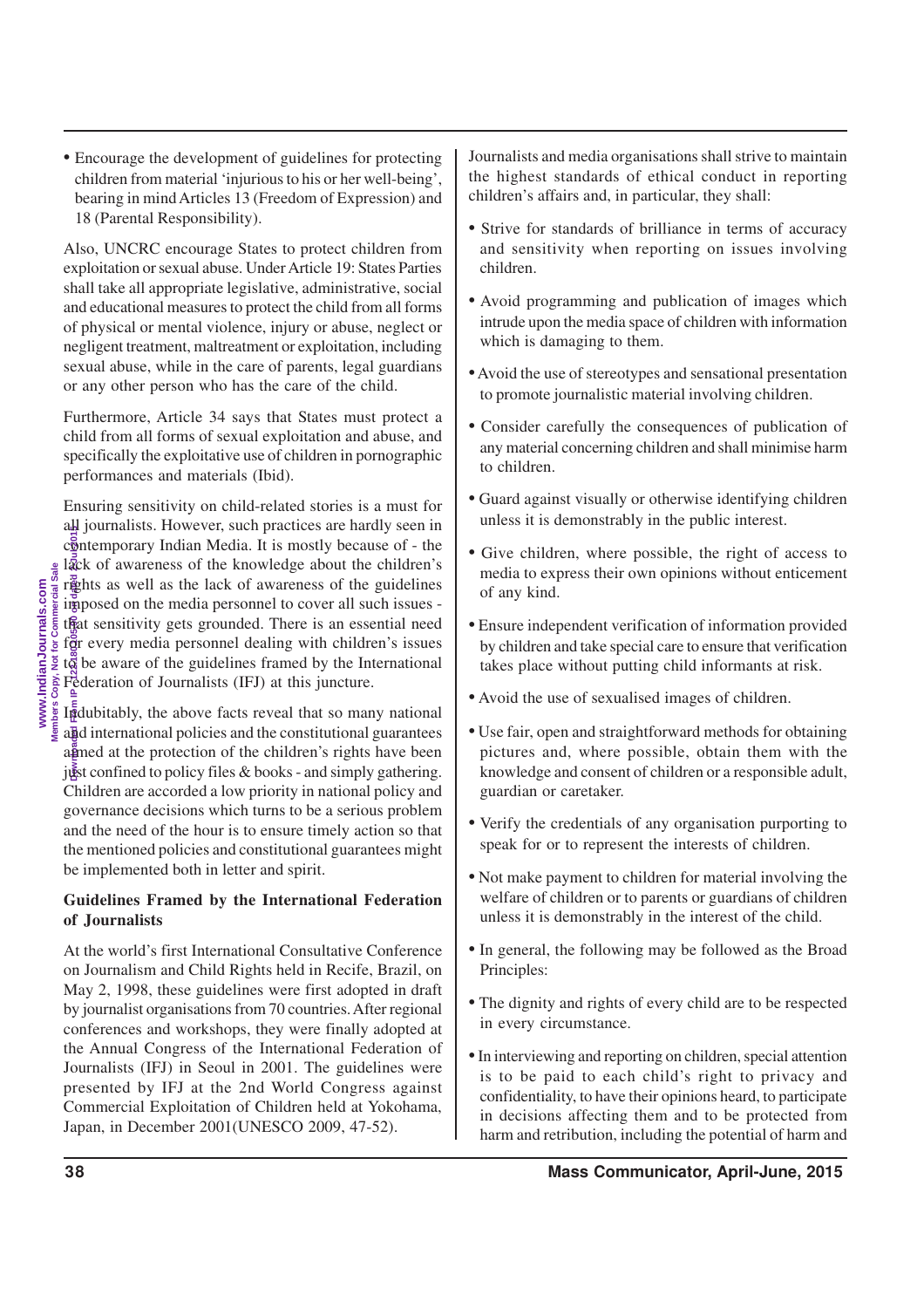retribution.

- The best interests of each child are to be protected over any other consideration, including over advocacy for children's issues and the promotion of child rights.
- When trying to determine the best interests of a child, the child's right to have their views taken into account are to be given due weight in accordance with their age and maturity.
- Those closest to the child's situation and best able to assess it are to be consulted about the political, social and cultural ramifications of any reportage.
- Do not publish a story or an image that might put the child, siblings or peers at risk even when identities are changed, obscured or not used.

**Downloaded From IP - 122.180.105.90 on dated 2-Jul-2015** It is for obvious reasons that the interests of media conglomerates certainly aim at achieving top ranks among their competitors. Success may be achieved by practicing  $\frac{1}{2}$ the yellow journalism overnight. Nevertheless, certainly it  $\frac{8}{8}$ won't last longer. Of the many issues the journalistic ethics  $\frac{3}{2}$ talk about, the mass media prestige is one. As it is rightly  $\frac{5}{8}$ said - conflicts of interests damage the prestige of the mass ginedia. For obvious reasons, the journalists should not  $\frac{a}{b}$ become dependent on sources of information or someone's  $\frac{\delta t}{\delta t}$  interests. The facts should be considered as the first and  $\triangle$ foremost things to be reported.

 $\frac{2}{5}$ Another key aspect that a journo should keep in mind is - $\frac{a}{2}$ about the informed consent – that may be defined as: An  $\overline{\xi}$ agreement to do something or to allow something to happen  $\frac{5}{3}$  made with complete knowledge of all relevant facts, such as the risks involved, or any available alternatives. It is also a mandatory requirement that sensitivity on child-related stories is ensured. The identity of children infected and affected by HIV should not be revealed. Nor should their photographs be shown. This includes orphans and children living in orphanages, juvenile homes etc. International and national laws specifically prohibit publication of any information or photograph that may lead to the identification of these children and violate their rights.

Considering it as a social responsibility, the media channels should volunteer to take up such tasks of promoting children's rights, thereby contributing their best for the betterment of children in general and the society as a whole. Journalists should put to critical examination the reports submitted and the claims made by governments on implementation of the UN Convention on the Rights of the Child in their respective countries. The media should not

consider and report the conditions of children only as events but should continuously report the process likely to lead or leading to the occurrence of these events.

The future of journalism depends on how well the media personnel master these essential elements of journalistic integrity and ethics. Else, that day is not far away when parents would shilly-shally open the newspapers or electronic news channels in front of their wards.